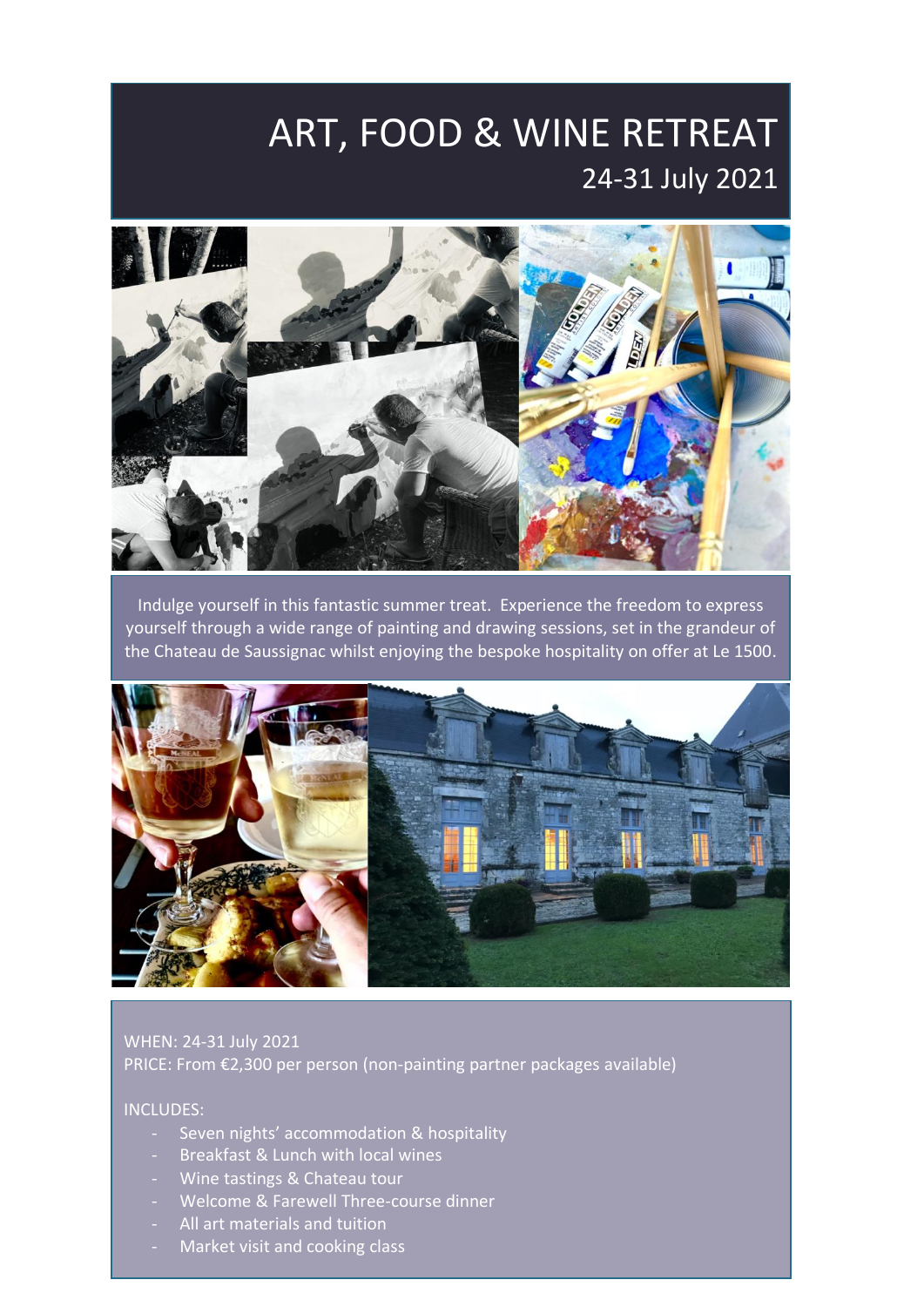#### **THE PROGRAMME**

With such an abundance of beautiful villages and undulating scenery on our doorstep, it will come as no surprise that the course looks, in particular, at the art of expressive landscape painting (in the broadest sense) but encourages other subjects to be treated and incorporated into the landscape. You'll get to paint and draw in a variety of places; from the medieval grandeur of the main hall of the Chateau de Saussignac to the rolling vineyards of our favourite local wine makers.

Our teaching methods allow you to discover your own talent – and there are bags of it in everyone - and, above all, to enjoy the process of painting and creating. We encourage a relaxed and fun environment without judgement or comparison.

Whilst some theory relevant to expressive painting will be covered at the beginning of the course, most theory and technical guidance will be incorporated into a continuous painting exercise that students will follow, ensuring that participants have as much practical painting and drawing time as possible.

| 24 July. | Welcome                                                                                                                                                                                                                                                                                                                          |
|----------|----------------------------------------------------------------------------------------------------------------------------------------------------------------------------------------------------------------------------------------------------------------------------------------------------------------------------------|
| 15h00    | <b>Check-in and Relax</b>                                                                                                                                                                                                                                                                                                        |
| 19h30    | Welcome Dinner accompanied by a selection of local wines (included)                                                                                                                                                                                                                                                              |
| 25 July. | <b>Letting Go</b>                                                                                                                                                                                                                                                                                                                |
| 08h00    | <b>Breakfast</b>                                                                                                                                                                                                                                                                                                                 |
| 10h00    | Introduction to the Course & A Quick Guide to Expressive Painting<br>and how we got here. A look at some examples of expressive painting<br>over the centuries that will inspire the creative juices to flow.                                                                                                                    |
| 10h45    | <b>Opening Up</b> $-$ starting work on a drawing or painting is arguably as<br>difficult, if not more so than knowing when to finish. Our first session<br>will help you free up your hands and minds and quickly feel<br>comfortable with letting go.                                                                           |
|          | Collaborative Workshop on Expressiveness - Thinking Big & Letting<br>Go; we're getting straight into the dirty business of painting, working<br>as a team to create our first masterpiece of the week. This is a chance<br>to throw away any inhibitions and get comfortable with paint, paper<br>and the environment you're in. |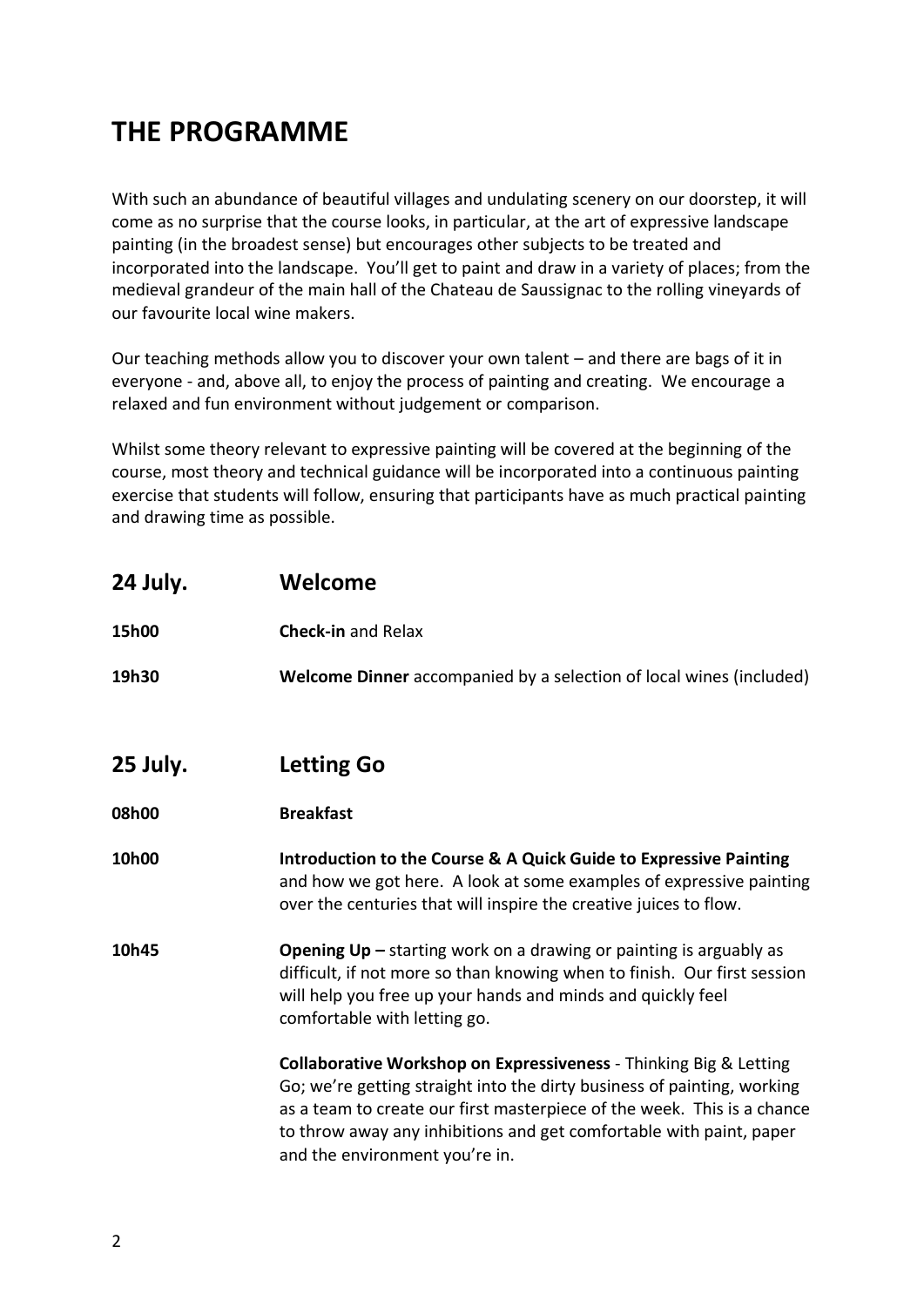| 12h30 | <b>Lunch</b> accompanied by a featured local wine presentation |
|-------|----------------------------------------------------------------|
|-------|----------------------------------------------------------------|

**14h30 Building the Ideas Bank** – We'll wander into the village and the vineyards with some tools to start sketching and planning. This session serves as an inspiration gathering exercise for your Individual Project – through photos, sketches & notes

> **Kicking Off the Individual Project** – over the course of the week you will create a lot of work. However, you will focus on one or two project pieces that you will step in and out of until 'completion' on the final day, applying what you learn and discover - layering paint, stepping back, embracing complete change and understanding the meaning of 'Finished'

- **16h30 Class Ends**
- **19h00 Separate Dinner Options Available**

#### **26 July. Glorious Chateau de Fayolle**

- **10h00 Chateau de Fayolle Field Trip** Landscape Painting in the open Embracing the weather to enhance expression. Using mixed media to create a variety of expressive paintings, this session will give students the freedom to express themselves without fear of spillage or studio confines. This is your chance to throw, spread, tear, spill and generally let loose!
- **12h30 Picnic Lunch & Wine Tasting**
- **14h00 Individual Project Work** whereby you'll each have the time to spend working on your chosen landscape or starting a new one.

Interspersed during the session we'll take a look at some theory and provide technical support on:

**Making the Most of Colour** – Technical & Practical Session **Making Good Form** – Bringing Dynamism to your Structure **Creating Texture** – Differentiating zones to create interest

- **16h00 Class Ends**
- **18h30 Wine Tasting**, Place de l'Eglise, Saussignac
- **19h30 Separate Dinner Options Available,** including Tapas Night at Le Café 1500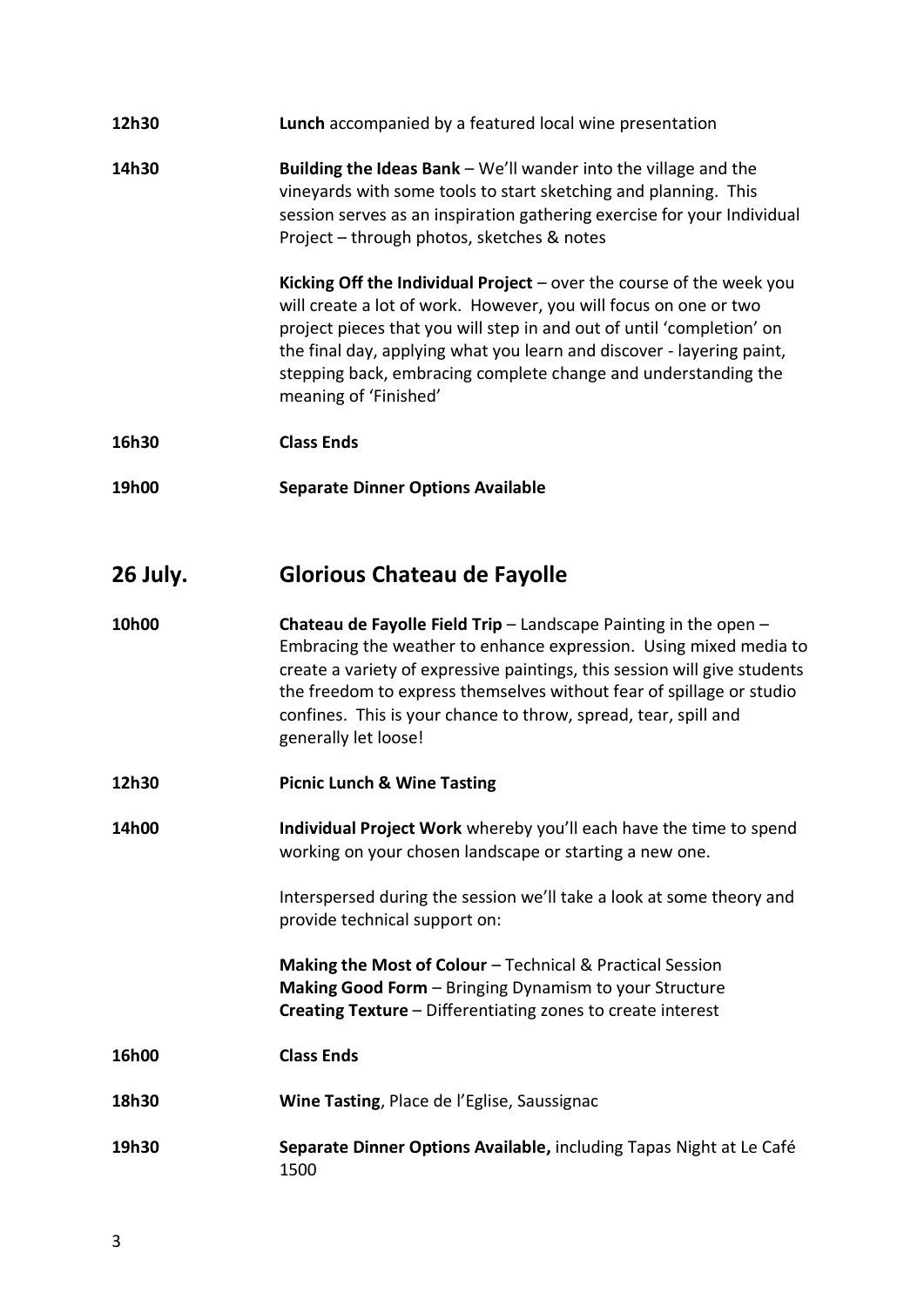| 21h00    | Movie Night with Popcorn & Prosecco (included when booked in<br>advance)                                                                                                                                                                                                                                                                                    |
|----------|-------------------------------------------------------------------------------------------------------------------------------------------------------------------------------------------------------------------------------------------------------------------------------------------------------------------------------------------------------------|
| 27 July. | <b>Market Day, French Cooking or Relax Alone</b>                                                                                                                                                                                                                                                                                                            |
| 08h00    | <b>Breakfast</b>                                                                                                                                                                                                                                                                                                                                            |
| 09h00    | <b>Depart for St Emilion</b> $-$ you'll have time to wander through this world<br>famous medieval wine town and visit the small market, drawing on<br>inspiration for later work. We'll have lunch at a local restaurant<br>before heading back to Le 1500 to relax for the rest of the day or, for<br>the more adventurous, to lend a hand in the kitchen. |
| 12h30    | Lunch, St Emilion                                                                                                                                                                                                                                                                                                                                           |
| 15h00    | Cooking Class with our regular chef who will take you through the<br>basics of a French classic. If you're staying for dinner that evening you<br>get to sample the fruits of your efforts accompanied by some more<br>great local wines.                                                                                                                   |
| 19h30    | <b>Separate Dinner Options Available</b>                                                                                                                                                                                                                                                                                                                    |
| 28 July. | <b>Studio Day</b>                                                                                                                                                                                                                                                                                                                                           |
| 08h00    | <b>Breakfast</b>                                                                                                                                                                                                                                                                                                                                            |
| 08h30    | <b>Optional Morning Donkey Walk</b>                                                                                                                                                                                                                                                                                                                         |
| 10h00    | We'll set aside the vast majority of the morning to continue painting<br>the pieces you will have started from the previous two days. This will<br>give you the time to quietly progress with your work and benefit from<br>individual tutoring and advice.                                                                                                 |
|          | New Tools Please - painting with a traditional brush or even a palette<br>knife are well known painting techniques. There are, however, no<br>rules when it comes to how you apply paint on to the paper. This<br>exercise will push the boundaries of your ability to express yourself<br>differently by introducing a number of new tools for you to try. |
| 12h30    | Lunch                                                                                                                                                                                                                                                                                                                                                       |
| 14h30    | <b>Dramatic Skies</b> $-$ in landscape painting the sky is often used as the<br>dramatic backdrop to the elements you want to include on the land.                                                                                                                                                                                                          |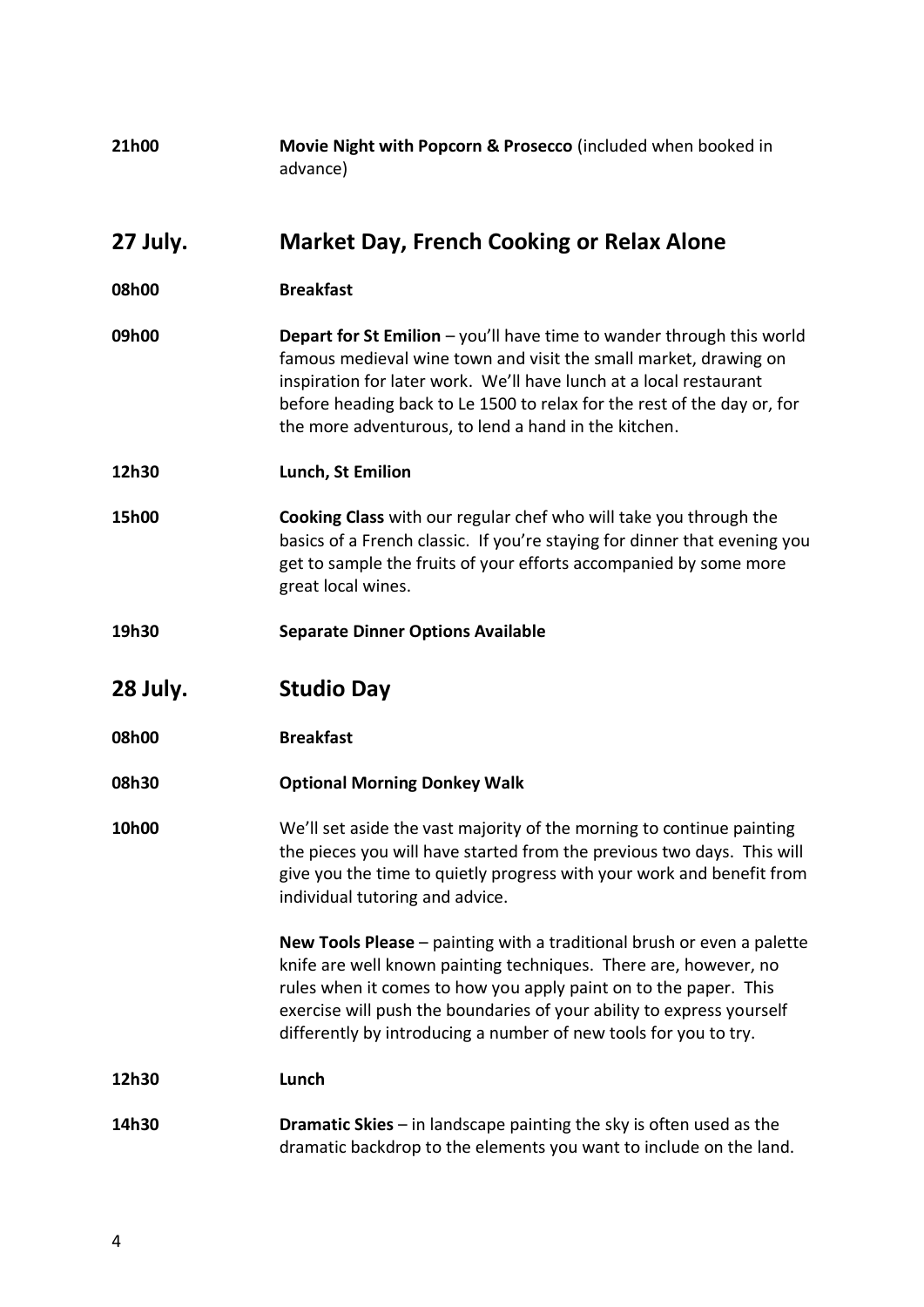| This session will give you the opportunity to discover a new individual<br>technique to painting dramatic skies.                          |
|-------------------------------------------------------------------------------------------------------------------------------------------|
| <b>Individual Project Continuation and Studio Practice - space to</b><br>continue work on the Individual Droiget with on hand tuition and |

continue work on the Individual Project with on-hand tuition and guidance.

- **16h00 Class Ends**
- **18h30 Poolside Cocktails and Wine**
- **19h30 Separate Dinner Options Available**
- **29 July. Style & Figure**
- **08h00 Breakfast**
- **10h00 Individual Project Continuation and Studio Practice** space to continue work on the Individual Project or continue with some new ideas from your plein-air painting with on-hand tuition and guidance.
- **12h30 Lunch**
- **14h00 Introducing the Figure – Life Drawing & Painting Class** Our life model will join us for an afternoon in the Chateau Studio where you will have the opportunity to explore some expressive drawing and painting techniques.
- **16h00 Class Ends**
- **18h30 Wine Tasting, Chateau Court Les Muts**
- **19h30 Farewell Dinner** accompanied by a selection of local wines (included)
- **30 July. Plein Air at the Naked Vigneron**
- **08h00 Breakfast**
- **10h00 The Naked Vigneron** we will head over to the beautiful Naked Vigneron winery where you will have the opportunity draw and paint one of the many stunning scenes around the lake and rolling vineyards.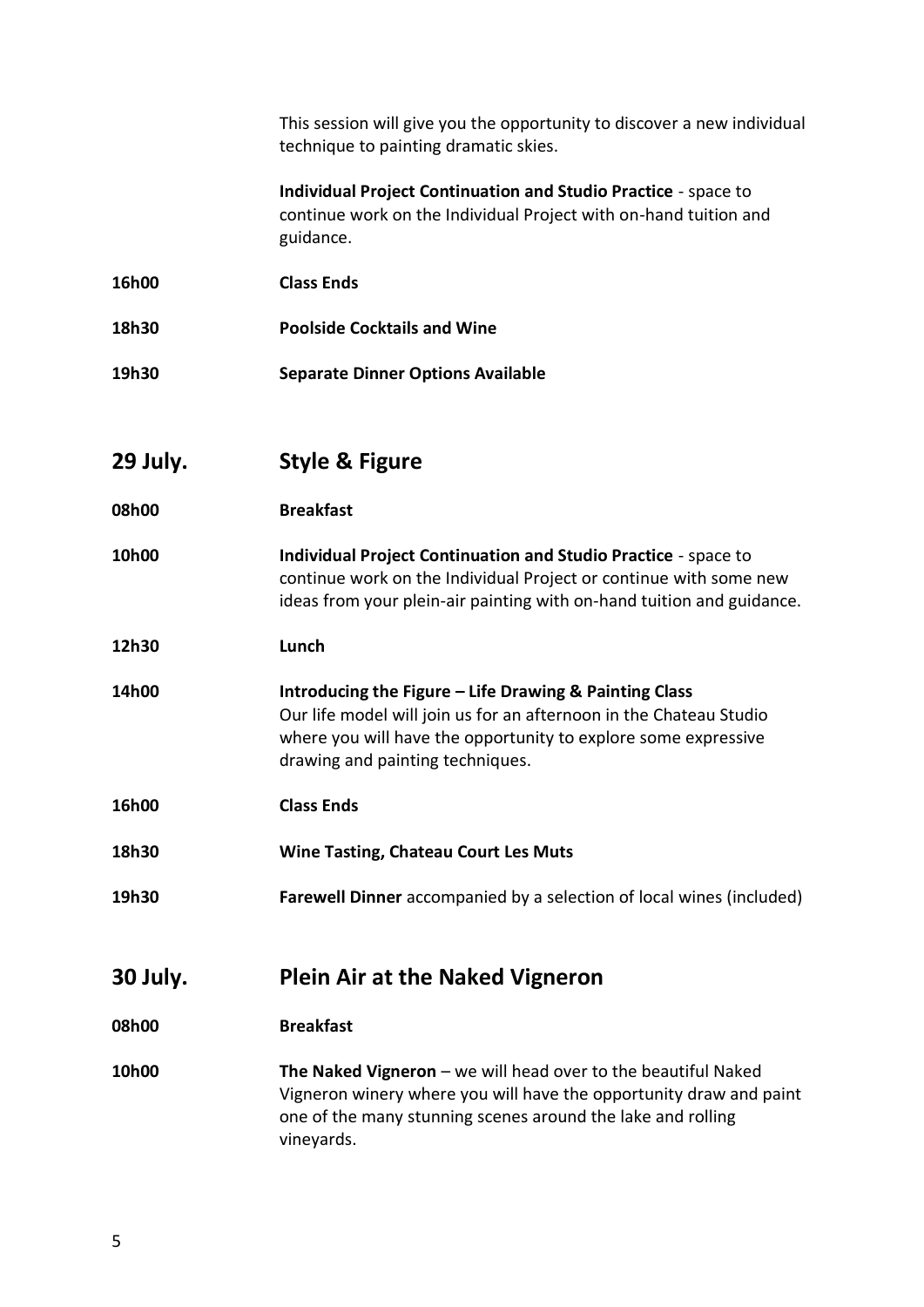| 13h00    | Vernissage - we'll regroup in the Barn to step back and assess our<br>work, review what we have learnt and to celebrate the productivity<br>and progress achieved.                                                                                                                                                                          |
|----------|---------------------------------------------------------------------------------------------------------------------------------------------------------------------------------------------------------------------------------------------------------------------------------------------------------------------------------------------|
|          | Wine Pairing Lunch, The Naked Vigneron $-$ once packed up we will<br>head back to the winery courtyard where David will give us a short<br>explanation of this vineyard's wonderful organic wines over a glass of<br>bubbles and Amanda will provide us with a healthy and delicious light<br>lunch paired with a selection of their wines. |
| 16h00    | <b>Course Ends</b>                                                                                                                                                                                                                                                                                                                          |
| 16h30    | Poolside cocktail bar and Lounge Music at Le 1500                                                                                                                                                                                                                                                                                           |
| 19h30    | Separate Dinner Options Available (Poolside BBQ Night available at<br>Le 1500)                                                                                                                                                                                                                                                              |
| 31 July. | <b>Farewell or Stay Longer</b>                                                                                                                                                                                                                                                                                                              |
| 10h00    | <b>Check out</b> (or enquire about extending your stay for the weekend or<br>longer and enjoy preferential rates)                                                                                                                                                                                                                           |

#### **PRICING**

**RESIDENTIAL OPTION WHEN**: 24-31 July 2021 **PRICE**: From €2300 per person **INCLUDES**: - Seven nights' accommodation - Breakfast, Lunch each day and a Three-course Welcome Dinner including wines - Wine tastings - All art materials and tuition - Use of all guest facilities at Le 1500 (gym, pool, cinema)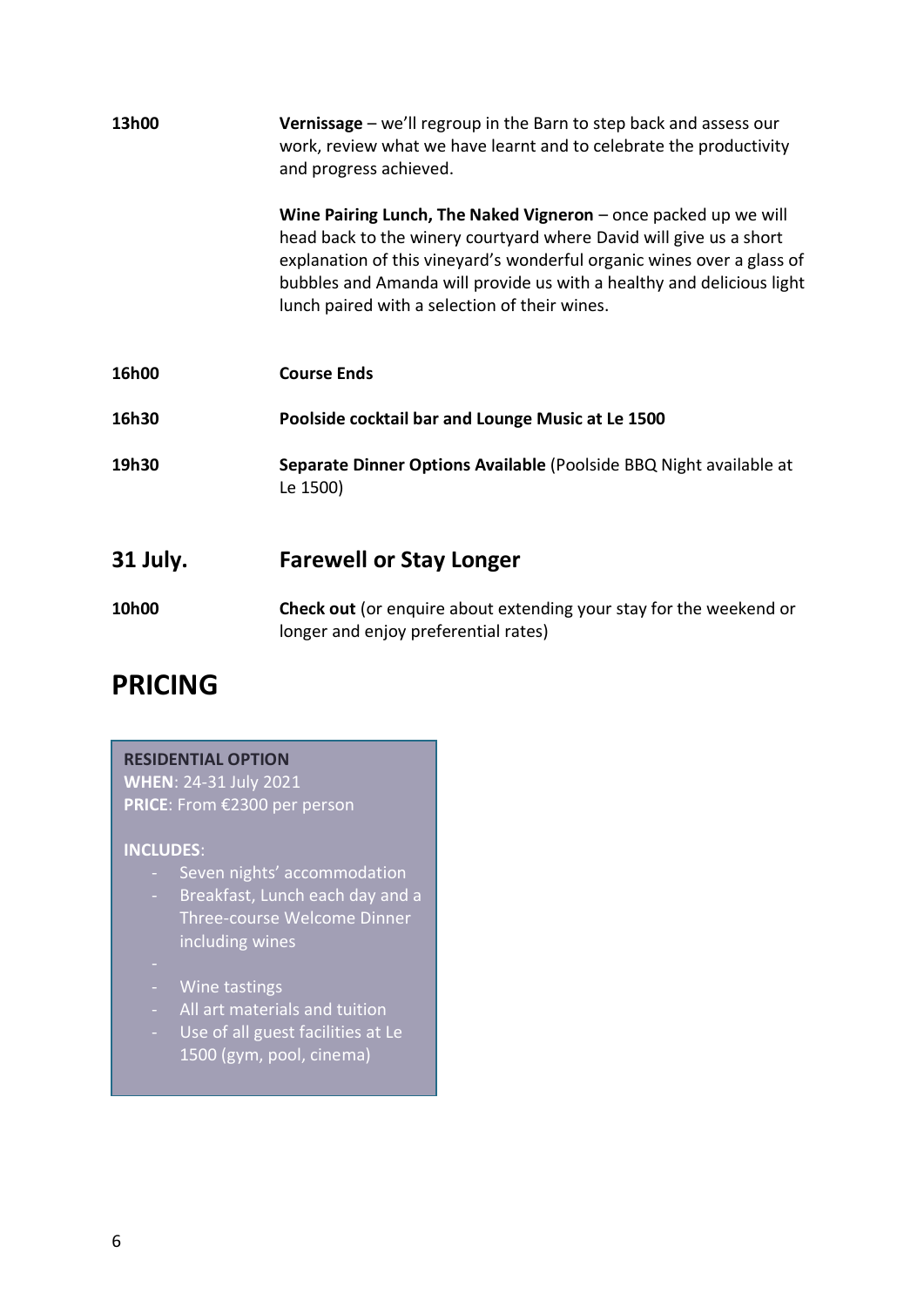#### **YOUR TUTOR**



**MICHAEL F RUMSBY FRSA.** Since shifting from the corporate world to life as a full-time artist in 2012, Mike has enjoyed international success as an expressive landscape painter. His unusual approach to painting has earned him a solid reputation as a painter of joyous, colourful works and is represented by the UK's largest gallery portfolio, Clarendon Fine Art. Mike is a Fellow of the Royal Society of Arts in London.

**You can find inspiration in Michael's work by visiting his website a[t www.mfrart.com](http://www.mfrart.com/) or Clarendon Fine Art at [www.clarendonfineart.com.](http://www.clarendonfineart.com/)**



Mike's 30 years of experience as a senior director of a global business sets him apart from many traditional art teachers. He brings real expertise in people management and a genuine passion for engendering a truly creative environment for guests.

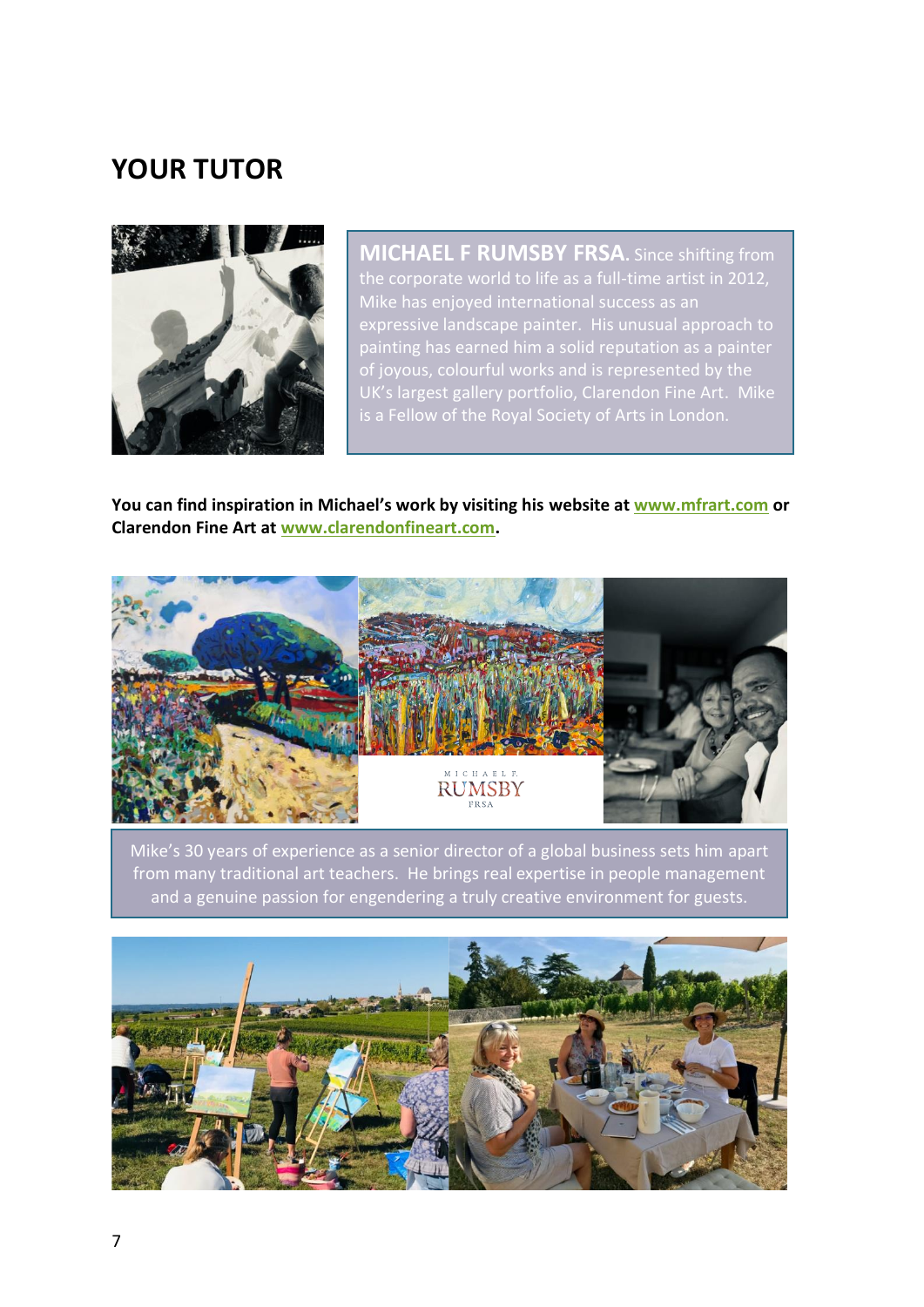#### **FOODIES LOVE STAYING AT LE 1500**

Our reputation for serving beautifully presented, delicious, organic food – all prepared on the premises, on the day – has grown beyond our wildest expectations. Our restaurant is open five days a week to residents and non-residents. As resident guests of Le 1500 you'll get priority booking and we are happy to cater for private dinners in a location of your choice on the property on the evenings that we are closed.



#### **THE ACCOMMODATION**

Le 1500 is a small group of historic buildings dating back to the Twelfth Century, situated in the heart of Saussignac, a hilltop village in the South West of France. The property is a beautiful marriage of contemporary design and medieval history where guests will find a quiet corner to read a book or join the party zone elsewhere.

Our rooms each tell a story and are beautifully appointed, each with ensuite bathroom and plenty of space to relax as well as sleep. The rooms are equipped with a secure safe, bathroom products and pool towels are provided.